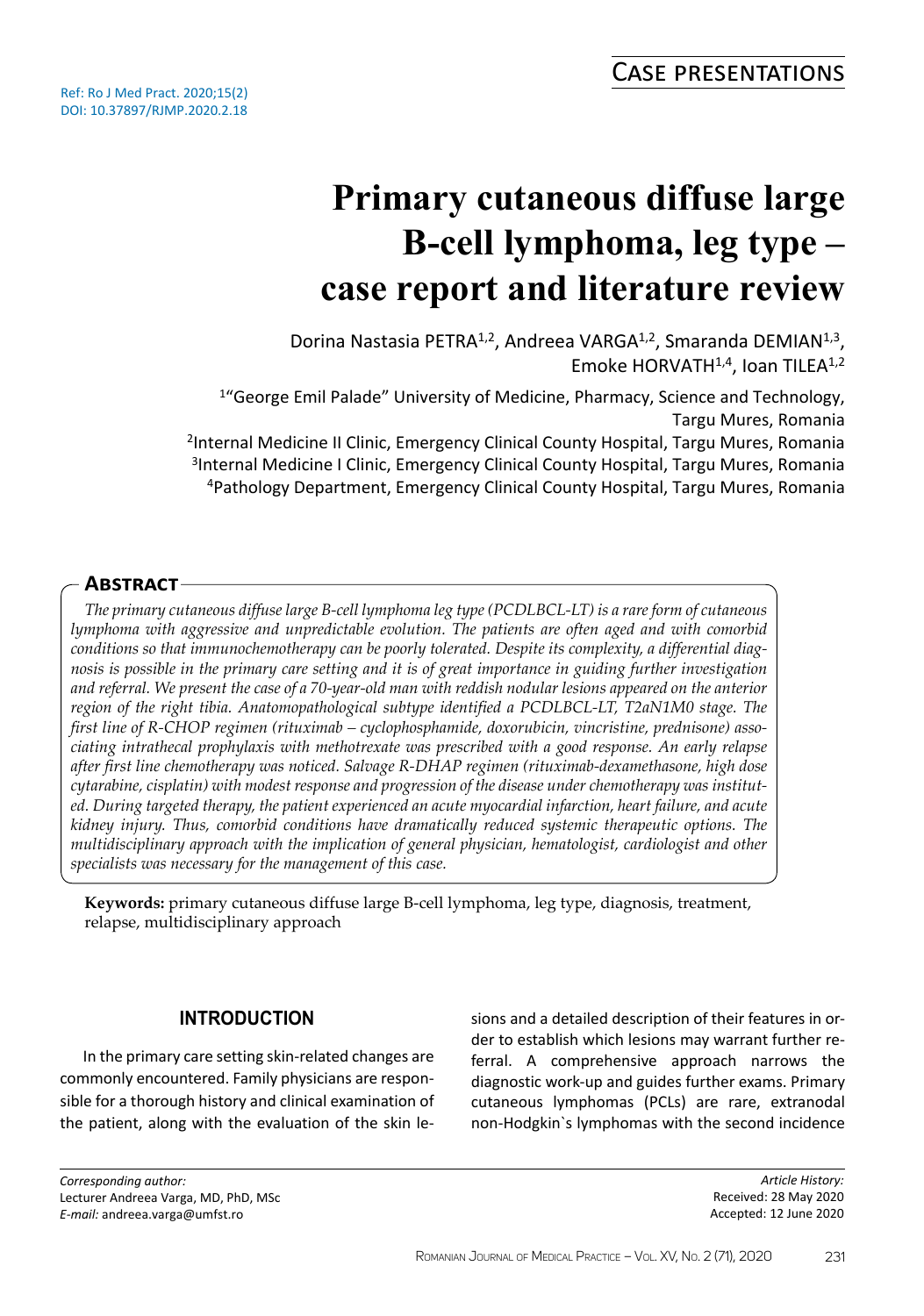after gastrointestinal lymphomas (1). Primary cutaneous B-cell lymphomas (PCBCL) represents a minority in the group of PCLs (around 20-25%), the majority being T-cell lymphomas (2,3,4). European Organization for Research and Treatment of Cancer, EORTC2, revised 2017 and 2018 (3) World Health Organization WHO Classification of the mature B-cell, T-cell, and NK-cell neoplasms recognise three main types of PCBCLs, two with indolent course and over 90% five years overall survival (primary cutaneous marginal zone lymphoma and primary cutaneous follicle-center lymphoma) and one with aggressive behaviour, frequent relapses and significantly poorer survival rates, primary cutaneous diffuse large B-cell lymphoma, leg type (PCDLBCL-LT)  $(1-7)$ .

PCDLBCL-LT is a sporadic disease, with a frequency of around 10-20% of PCBCLs (3-6) and 4% of all PCLs (2). Tumours arise mainly on the lower limbs; relapse rate is high, and extracutaneous extensions (lymph nodes or even central nervous system) are reported (5,6,8). The primary care physician may be able to formulate a presumptive diagnosis based on the available information regarding the clinical features. For an adequate initial work-up history, complete physical examination, laboratory tests (complete blood count and chemistry), bone marrow biopsy, computed tomography or fluorodeoxyglucose positron emission tomography are highly recommended (1,2,3). Diagnosis is based on the proper skin biopsy evaluation, with accurate morphology and immunohistochemistry (IHC) (1). A particular TNM (tumor, node, metastases) system (9) is used for staging. The treatment is similar to another lymphoma non-germinal center B-cell – type diffuse large B-cell (non-GCB DLBCL): systemic chemotherapy  $+/-$  involved fields radiation (1,3).

The main objective of this paper is the presentation of a rare and aggressive non-Hodgkin's lymphoma, PCDLBCL-LT, that required a multidisciplinary approach.

#### **CASE PRESENTATION**

A 70-year old Caucasian male was referred to a family medicine practice the first time in March 2017, presenting with reddish nodular lesions appearing in the anterior region of the right tibia, infiltrating the tissues with local edema (figure 1) and multiple small lymph nodes in the right inguinal region.

The initial lesion occurred six months ago and gradually increased in size, more accelerated in the last month. The patient had no constitutional B symptoms (sweating, fever or weight loss) and had a good ECOG (10) performance status (ECOG-1). Family medical history does not reveal significant features and controlled hypertension, mitral valve regurgitation and benign prostatic hyperplasia were noted in personal medical history.



*Figure 1. Clinical aspect of the right leg at first presentation*

Initial laboratory findings were within normal limits excepting a high lactate dehydrogenase level. The tumor biopsy revealed a diffuse lymphoid infiltrate with atypical cells, large nuclei, crunchy chromate, nucleoli, and cytoplasm in varying amounts, Ki67 proliferation index between 70% and 80%. Immunohistochemical analysis identified neoplastic cells positive for CD20, Pax5, and BCL-2 and with no expression of Cyclin D1, CD3, CD10, CD23 or BCL-6 (figure 2).



*Figure 2. Immunohistochemical analysis of a fragment obtained from biopsy specimen*

*From upper left: A. Primary cutaneous DLBCL, leg type: tumour cells in the cutaneous tissue forming compact tumour mass (HE staining, 1X)*

*B. The tumour is comprised of a monotonous diffuse infiltrate with large cells, showing prominent nucleoli (HE, 40X)*

*C. The neoplastic cells express CD20 (DAB chromogen, 20X)*

*D. The neoplastic cells express BCL-2 (DAB chromogen, 20X) E. The proliferation fraction detected by Ki67 is between 70- 80% (DAB chromogen, 20X)*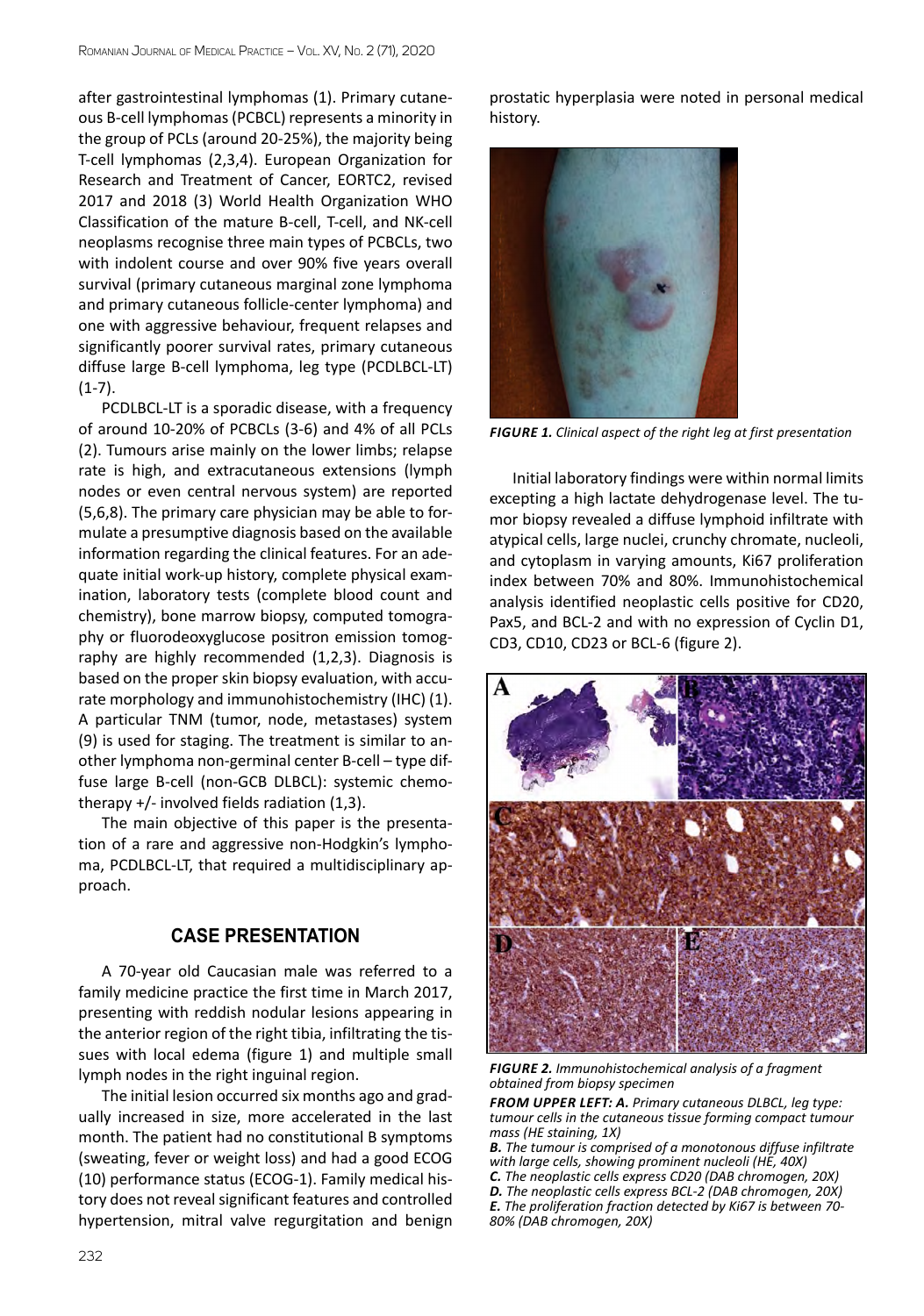Bone marrow biopsy does not detect any tumor infiltration. Full-body computed tomography does not reveal lymphadenopathy or other pathological changes, but ultrasound exam indicated the presence of some small lymphadenopathy in the right inguinal region. Magnetic resonance imaging study revealed at the level of upper and middle thirds of the right shank a mass with tissue signal, active in diffusion, homogeneous gadolinophylia, with expansion in the soft parts (muscle and fat). The final diagnosis was PCDLBCL-LT, stage T2aN1M0.

The first-line chemotherapy applied was R-CHOP regimen (rituximab-cyclophosphamide, doxorubicin, vincristine, prednisone) six courses, with intrathecal methotrexate prophylaxis, considering the increased risk of dissemination in the central nervous system due to the histological subtype itself, increased lactate dehydrogenase value and advanced age. A proper initial response was described, with tumor dissolution, thus consolidative involve-sites radiation therapy was planned.

Unfortunately, a very early disease relapses occurred (less than three months) after the completion of chemotherapy. Multiple, rapidly growing nodules, at the level of the right tibia and the scalp, appeared. At this time, the patient displays evident B symptoms and an impaired ECOG performance status (ECOG-3). The laboratory revealed secondary thrombocytosis (549,000/mmc) and high-level lactate dehydrogenase (357 U/l). Biopsy of the lesions was repeated with the similar results. Bone marrow biopsy was again without any signs of tumoral infiltration. Computer tomography for restaging revealed highlights iodophil nodules, placed extracranial, bilateral occipital and in the anterior region of the right tibia, with a maximum diameter of 23 mm.



*Figure 3. Clinical aspect of the right leg*

Salvage R-DHAP regimen (rituximab-dexamethasone, high dose cytarabine, cisplatin) was started, with a prophylactic granulocyte growth factor. Due especially to age but also to comorbidities and the personal option, the patient does not qualify as a viable candidate for autologous stem-cell transplantation. After the first R-DHAP cycle the tumoral formations regressed but shortly the neoplasm begins to progress. The tumours at the level of the right leg reappeared with a rapid growth rate, associating deep vein thrombosis. More nodules, with subsequent ulceration, continued to appear on the anterior thorax, and contralateral inferior limb (figure 3).

As a consequence of the personal risk factors, comorbidities, and chemotherapy – related toxicity the patient developed acute myocardial infarction, significant heart failure (NT-proBNP: 8,425 pg/ml) and acute kidney injury (eGFR: 26 ml/min/1.73 m<sup>2</sup> - CKD-EPI formula). Echocardiography described hypokinesia of the apex and apical third of the anterior wall, a moderate depressed left ventricular ejection fraction (LVEF: 42%), mild mitral regurgitation and diastolic dysfunction, altered relaxation type. At that time we concluded that a coronary angiogram was inappropriate due to the clinical status. Thus, the chemotherapeutic options were significantly limited; anthracyclines could not be administered due to severe myocardial injury. Despite multifaceted treatment, the patient died 20 months after diagnosis, due to neoplasia itself and cardiovascular complications.

#### **DISCUSSIONS**

PCDLBCL-LT is a rare entity. PCDLBCL-LT affects elderly patients, with a median age at diagnosis over 70 year (4-9). Female are more involved, but not in all studies (5-8,11,12). Particular risk or causing factors are not well defined, but immunosuppression or oncogenic viral infection may play a role (13,14).

The clinical examination identified reddish or plum-coloured solitary or multiple, fast-growing nodule-shape tumours or plaques; main distribution is the lower limb, uni or bilaterally, especially below the knee (4-9). Some less usual clinical presentations were reported, mimicking inflammatory dermatoses or even a chronic venous ulcer (13,14,15). Less frequently, the disease may also develop or spread at other cutaneous (trunk, head-neck, upper limb) (4-8,11) or extracutaneous sites like lymph nodes, bone marrow or even the central nervous system (4-9,11,12,15).

Massone C et al. (16) reported in 2015 a series of atypical PCDLBCL-LT presenting as asymptomatic, erythematous annular patches and thin plaques, in contrast with the more commonly seen thick plaques or tumours. The differential diagnosis included inflammatory dermatoses, such as granuloma annulare characterized by the development of papules in an annular arrangement (17), necrobiosis lipoidica, sarcoidosis,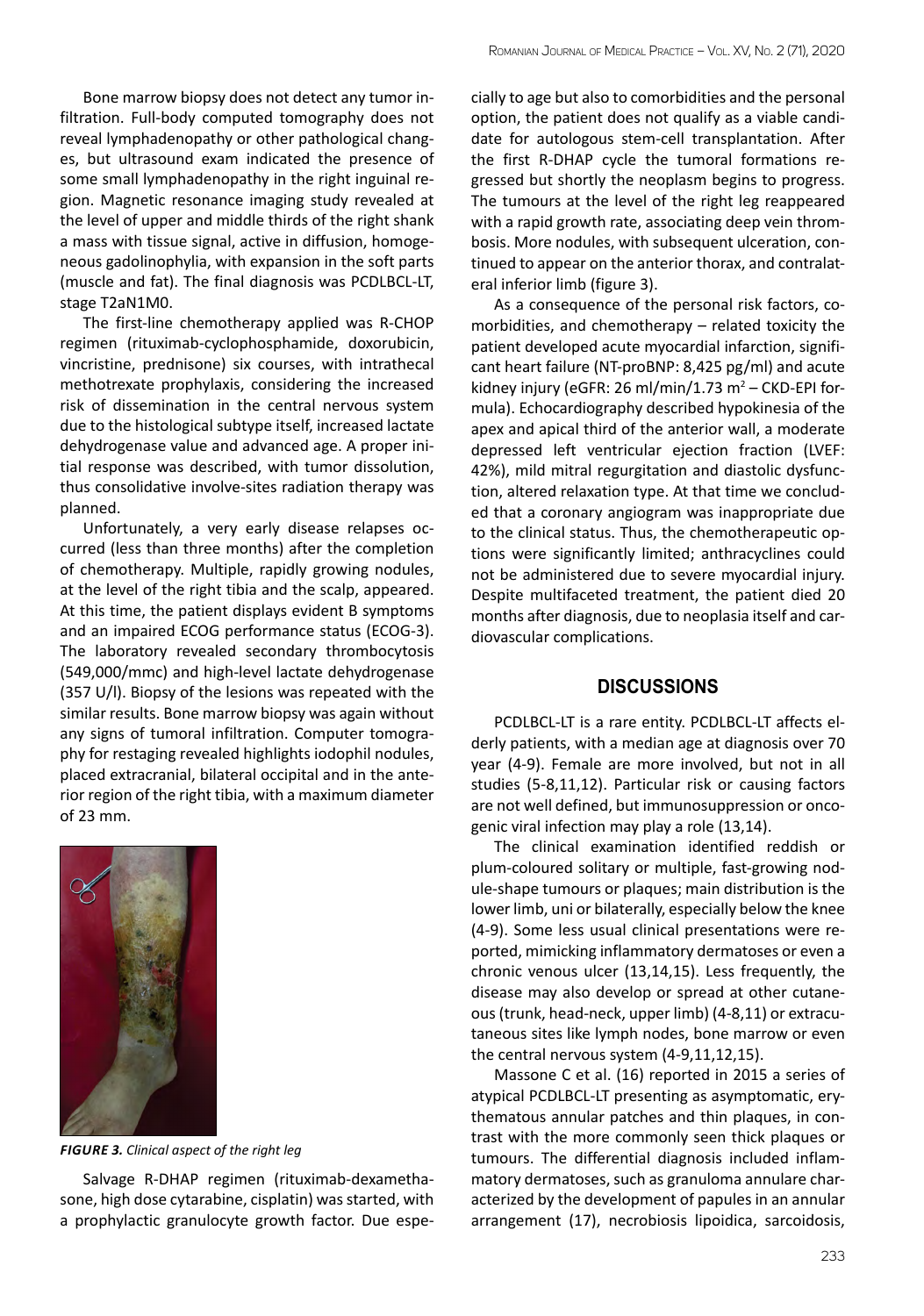erythema annulare centrifugum and erythema marginatum. One of the cases was interpreted by the general practitioner as an erythema chronicum migrans lesion caused by *Borrelia burgdorferi* and was treated accordingly. The lack of response to antibiotic regimen lead to further investigation, and obtaining of a biopsy specimen that guided the definitive diagnosis. In rare cases, large, ulcerated lesions may be the clinical presentation of PCDLBCL-LT, misleading to a chronic venous ulcer diagnosis (18,19). A non-healing leg ulcer should invite to a reconsideration of diagnosis by the primary care physician.

In its classical presentation form, PCDLBCL-LT can be easily misinterpreted. A first approach should take into consideration the differential diagnosis of conditions presenting as soft tissue masses, with a plethora of causes ranging from infection to trauma (20). Age, history, and clinical manifestations of the patient, along with the examination of the mass with regards to its aspect and anatomic location can aid in narrowing the diagnosis. The clinical appearance of the presented case, at the diagnosis, was a typical one. The patient presented initially with a solitary tumor on the right leg without any extracutaneous dissemination, excepting a possible (but not histologically proved) invasion of same-side inguinal lymph nodes. At the disease progression time, tumours appeared not just on the leg but at distance (on the scalp) too, again no clear extracutaneous dissemination was detected. TNM9 stage was T2aN1M0 at diagnosis and T3aN0M0 at the relapse time.

For an accurate definite and differential diagnosis of PCDLBCL-LT, the proper skin biopsy is mandatory. The morphology appearance is typically a diffuse infiltration of the full dermis (often the subcutis too and sparing the epidermis) with centroblasts and immunoblasts, without admixed small lymphocytes (6- 8,11,12). Sometimes morphology can be a challenging and confusing one (21,22).

Immunohistochemistry (IHC) reveals positivity of pan B-cell markers, BCL-2 positivity is common (85- 90%), BCL-6 may be positive (45-75%) and CD10 is generally negative (positivity under 6%) (6,11,12). Other IHC markers with frequent positive staining are MUM-1, FOX-P1, IgM, and p63 (6,11,12,21-24). In particular cytoplasmic IgM appears as a sensitive marker of PCDLBCL-LT (23,24). Other IHC characteristic of PCDLBCL-LT is the negativity of CD5, CD10, CD30, CD138, and Cyclin D1, as valuable tools for the differential diagnosis from other PCBCL (6-8,11-13,21,22). The BCL-2 expression seemed to have a prognostic impact in some studies (22) but was not demonstrated in others (6,11). Proliferation index Ki67 is high, around 70% (40-90%) (22). In the above presented case IHC stained positive in malignant cells for CD20, PAX-5, and BCL-2, and negative for CD23, CD3, CD5, CD10, BCL-6 with a Ki67 index between 70 and 80%.

Molecular and genetic studies revealed for PCDLB-CL-LT a phenotype and gene expression similar to primary nodal non-GCB DLBCL or primary central nervous system DLBCL (21,25-28). Constitutive activation of nuclear kappa light chain enhancer of activated B-cells (NF-KappaB), mutations of myeloid differentiation primary response gene (MYD88) especially L265P variant, mutations in the cluster of differentiation 79B (CD79B), mutations of transducin beta-like 1X-linked receptor 1 (TBL1XR1) gene was found to have a high frequency (25-30). MYD88 L265P mutation is proposed as a genetic marker of PCDLBCL-LT (26,28) and appears as a valuable argument for the use of ibrutinib, a selective inhibitor of Bruton tyrosine kinase targeting the MYD88 pathway, in the treatment of cases who fails conventional therapy (26-32).

PCDLBCL-LT has an aggressive behaviour, a significantly poorer prognosis than other PCBCL, with overall survival at five years around 50% and common recurrences (1-9,12,13,21,22,33). Treatment recommendations are based merely on relatively small studies or expert experience, because large, prospective, controlled studies are missing (1,3,12). Management is similar to a high-risk, limited stage, systemic non-GCB DLBCL (1,3,12). R-CHOP immunochemotherapy +/- involved sites radiation is used at first line; for the relapsed disease international guidelines recommend salvage therapy, palliative radiotherapy or ibritumomab tiourexan (1,3). Ibrutinib or lenalidomide has been used off-label in some cases, with good results reported (31,34). There are also sporadic cases of PCDLB-CL-LT presented, with apparently spontaneous tumor regression (but not complete remission) and T-cell massive infiltration of involved sites (35,36). Rao S et al. propose an interesting palliative local treatment, intralesional gentian violet (37).

Our PCDLBCL-LT case responded initially well to first-line therapy, but progression was early and aggressive. The patient did not well-tolerate the non-haematological therapy (for coronary artery disease, heart failure and kidney injury) and the lymphoma appeared as a chemoresistant one.

Despite its complexity, a differential diagnosis of primary cutaneous diffuse large B-cell lymphoma it's possible in the primary care setting and it is of great importance in guiding further investigations and referrals.

### **CONCLUSIONS**

PCDLBCL-LT is a rare entity with a challenging diagnostic work-up and treatment. The disease is an aggressive one and patients are often older so that im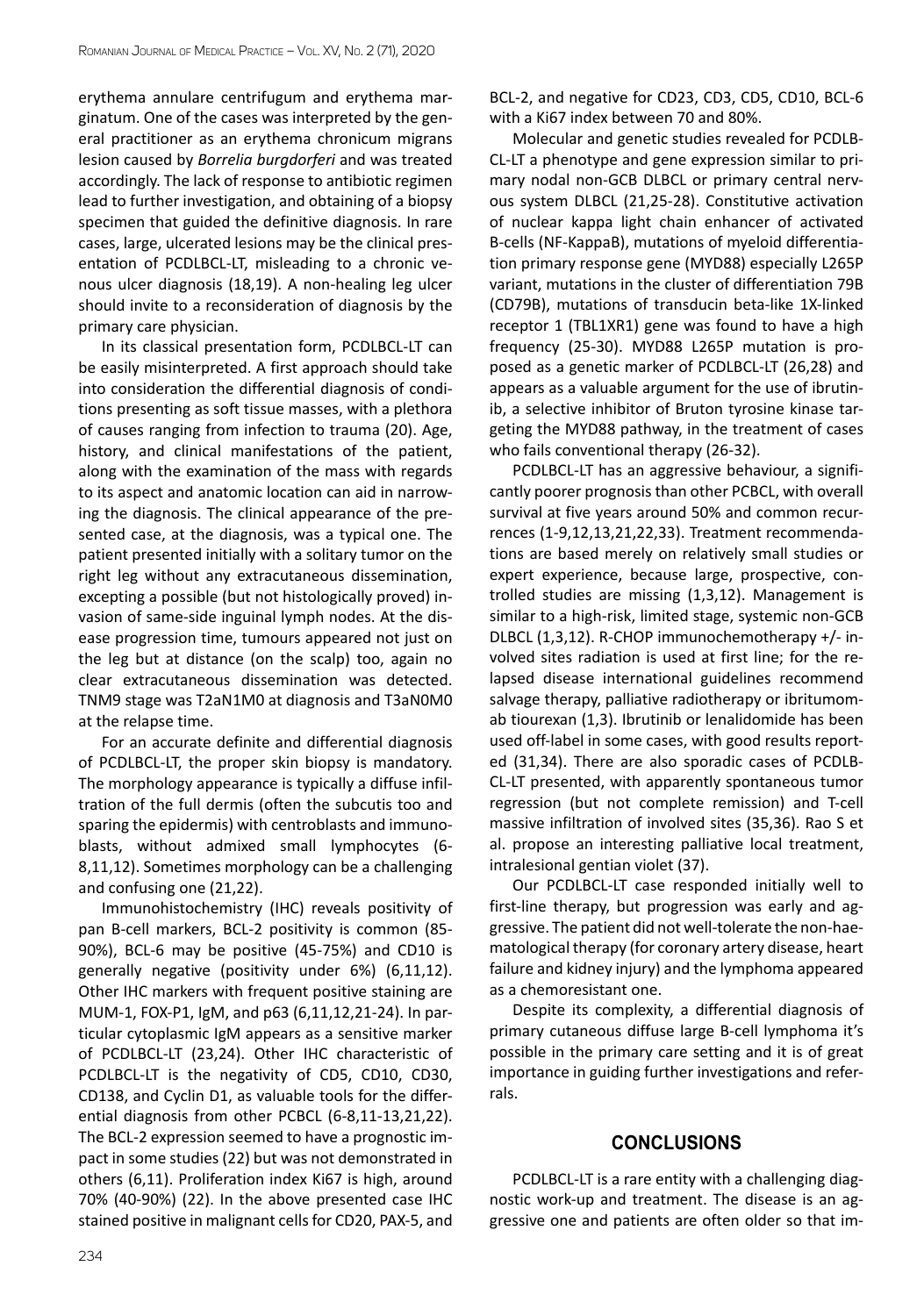munochemotherapy is expected to be poorly tolerated. That was the case for the presented patient too; comorbid conditions (myocardial infarction, heart failure, kidney disease) dramatically reduced systemic therapeutic options. Nevertheless, a definitive diagnosis and the management of such cases require a multidisciplinary approach with the implication of general physician, hematologist, dermatologist and other specialists.

> *Conflict of interest:* none declared *Financial support:* none declared

#### **references**

- 1. Willemze R, Hodak E, Zinzani PL et al. Primary cutaneous lymphomas: ESMO clinical practice guidelines for diagnosis, treatment and follow-up. *Ann Oncol.* 2018;29(Supp 4):iv30-iv40.
- 2. Willemze R, Jaffe ES, Gunter B et al. WHO-EORTC classification for cutaneous lymphomas. *Blood.* 2005;105(10):3768- 3785.
- 3. National Comprehensive Cancer Network NCCN. Clinical practice guidelines in oncology (NCCN Guidelines) primary cutaneous B-cell lymphomas, Version 2.2018-January 10. 2018 – https://www. nccn.org/professionals/physician\_gls/pdf/ pcbcl.pdf.
- 4. Bradford PT, Devesa SS, Anderson WF et al. Cutaneous lymphoma incidence patterns in the United States: a population-based study of 3884 cases. *Blood.* 2009;113(21):5064-5073.
- 5. Zinzani PL, Quaglino P, Pimpinelli N et al. Prognostic factors in primary cutaneous B-cell lymphoma: the italian study group for cutaneous lymphomas. *J Clin Oncol.* 2006;24(9):1376-1382.
- 6. Senff NJ, Hoefnagel JJ, Jansen PM et al. Reclassification of 300 primary cutaneous B-cell lymphomas according to the New WHO–EORTC classification for cutaneous lymphomas: Comparison with previous classifications and identification of prognostic markers. *J Clin Oncol.* 2007;25(12):1581-1587.
- 7. Lima M. Cutaneous primary B-cell lymphomas: From diagnosis to treatment. *An Bras Dermatol.* 2015;90(5):687-706.
- 8. Grange F, Beylot-Barry M, Courville P et al. Primary cutaneous diffuse large B-cell lymphoma, leg type clinicopathologic features and prognostic analysis in 60 *Cases. Arch. Dermatol.* 2007;143(9):1144- 1150.
- 9. Kim YH, Willemze R, Pimpinelli N et al. TNM classification system for primary cutaneous lymphomas other than mycosis fungoides and Sezary syndrome: a proposal of the International Society for Cutaneous Lymphomas (ISCL) and the Cutaneous Lymphoma Task Force of the European Organization of Research and Treatment of Cancer (EORTC). *Blood.* 2007;110(2):479-484.
- 10. Oken MM, Creech RH, Tormey DC et al. Toxicity and response criteria of the eastern cooperative oncology group. *Am. J. Clin. Oncol.* 1982;5(6):649-655.
- 11. Kodama K, Massone C, Chott A et al. Primary cutaneous large B-cell lymphomas: clinicopathologic features, classification, and prognostic factors in a large series of patients, *Blood.* 2005;106(7):2491-2497.
- 12. Wilcox RA. Cutaneous B-cell lymphomas. 2016 update on diagnosis, riskstratification, and management. *Am J Hematol.* 2016;91(10):1052-1055.
- 13. Zhao J, Han B, Shen T et al. Primary cutaneous diffuse large B-cell lymphoma (leg type) after renal allograft: case report and review of the literature. *Int J Hematol.* 2009;89(1):113-117.
- 14. Nakayama-Ichivarna S, Yokote T, Iwaki K et al. Co-infection of human herpesvirus-6 and human herpesvirus-8 in primary cutaneous diffuse large B-cell lymphoma, leg type. *Br J Haematol.* 2011;155(4):514-516.
- 15. Sousa ARD, Costa IS, Araujo Filho EF et al. Primary cutaneous large B-cell lymphoma of atypical presentation: case report. *An. Bras. Dermatol.* 2011;86(3):549-551.
- 16. Massone C, Fink-Puches R, Wolf I, Atypical clinicopathologic presentation of primary cutaneous diffuse large B-cell lymphoma, leg type. *J Am Acas Dermatol.* 2015;72(6):1016-20.
- 17. Bancroft LW, Peterson JJ, Kransdorf MJ et al. Soft tissue tumors of the lower extremities. *Radiol Clin North Am.* 2002;40(5):991-1011.
- 18. Khan AJ, Usman Fm Abbasi S, et al. Diffuse large B-cell lymphoma presenting as a chronic leg ulcer: The importance of repeat tissue biopsy. *Ann R Coll Surg Engl.* 2011;93:e9-e10.
- 19. Süss A, Simon JC, Sticherling M. Primary cutaneous diffuse large B-cell lymphoma, leg type, with the clinical picture of chronic venous ulceration. *Acta Derm Venereol.* 2007;87:169-170.
- 20. Church DJ, Krumme J, Kotwal S. Evaluating Soft-Tissue Lumps and Bumps. *Mo Med.* 2017;114(4):289-294.
- 21. Hope CB, Pincus LB. Primary cutaneous B-cell lymphomas with large cell predominance–primary cutaneous follicle center lymphoma, diffuse large B-cell lymphoma, leg type and intravascular large B-cell lymphoma. *Semin Diagn Pathol.* 2017;34(1):85-98.
- 22. Lucioni M, Berti E, Arcaini L et al. Primary cutaneous B-cell lymphoma other than marginal zone: clinicopathologic analysis of 161 cases: comparison with current classification and definition of prognostic

markers. *Cancer Med.* 2016;5(10):2740- 2755.

- 23. Koens L, Vermer MH, Willemze R, et al. IgM expression on paraffin sections distinguishes primary cutaneous large B-cell lymphoma, leg type from primary cutaneous follicle center lymphoma. *Am J Surg Pathol.* 2010;34(7):1043-1048.
- 24. Demirkesen C, Tüzüner N, Esen T et al. The expression of IgM is helpful in the differentiation of primary cutaneous diffuse large B cell lymphoma and follicle center lymphoma. *Leuk Res.* 2011;35(9):1269- 1272.
- 25. Senff NJ, Zoutman W, Vermeer MH et al. Fine-Mapping Chromosomal Loss at 9p21: Correlation with Prognosis in Primary Cutaneous Diffuse Large B-Cell Lymphoma, Leg Type. *J Invest Dermatol.* 2009;129(5):1149-1155.
- 26. Kim EJ, Lewis DJ, Duvic M. Novel Mutations Involving NF-κB and B-Cell Signaling Pathways in Primary Cutaneous Large B-Cell Lymphoma, Leg-Type and Comparison with Sézary Syndrome. *J Invest Dermatol.* 2017;137(9):1831-1833.
- 27. Pham-Ledard A, Prochazkova-Carlotti M, Andrique l et al. Multiple genetic alterations in primary cutaneous large B-cell lymphoma, leg type support a common lymphomagenesis with activated B-cell-like diffuse large B-cell lymphoma. *Mod Pathol.* 2014;27:402-411.
- 28. Mareshal S, Pham-Ledard A, Viailly PJ et al. Identification of somatic mutations in primary cutaneous diffuse large B-cell lymphoma, leg type by massive parallel sequencing. *J Invest Dermatol.* 2017;137(9):1984-1994.
- 29. Jardin F, Mareschal S, Pham-Ledard A et al. The landscape of somatic mutation of primary cutaneous diffuse large B-cell lymphoma, leg type. *Hematol Oncol.* 2017;35(S2):107-109.
- 30. Goodlad JR, van Hoppe S, Ahmed S et al. Molecular analysis of primary cutaneous diffuse large B-cell lymphoma, leg type. *Hematol Oncol.* 2017;35(S2):278-279.
- 31. Deng AL, Kim YR, Lichtenstein EA et al. Combination of ibrutinib and chemotherapy produced a durable remission in multiply relapsed diffuse large B-cell lymphoma leg type with mutant MYD88 and wild type CD79. *Haematologica.* 2017;102(7):e275-e277.
- 32. Lee JH, Jeong H, Choi JW et al. Clinicopathologic significance of MYD88